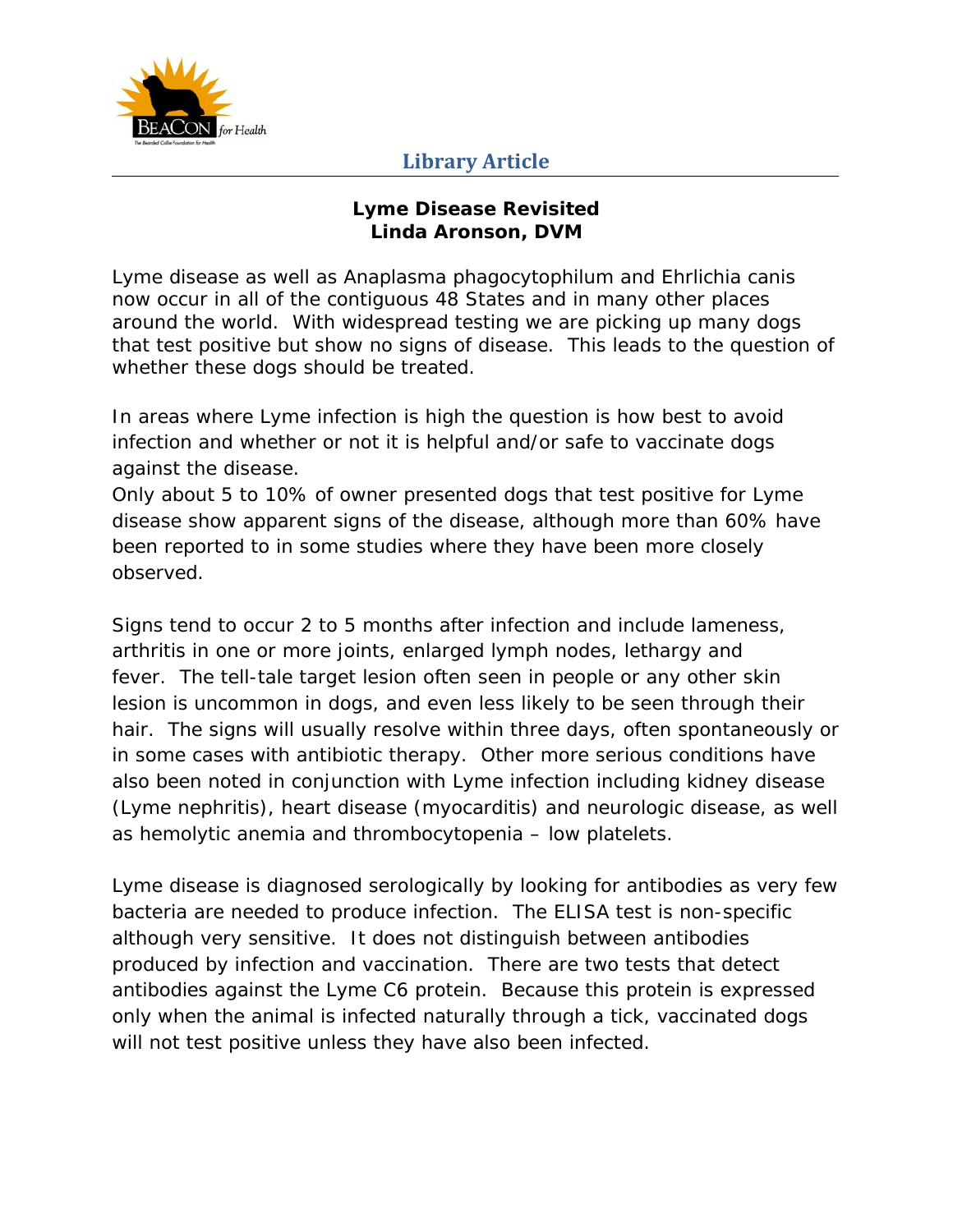

## **Library Article**

The in-house SNAP 4Dx (also tests for heartworm, *A. phagocytophilum* and *E. canis*) is used to screen dogs for exposure to Lyme infection. Dogs that test positive have a current active Lyme infection. The quantitative C6 Lyme test will give you a titer that correlates to circulating anti-Lyme immune complexes and this is used by some practitioners to decide whether or not to treat the individual dog.

We used to believe that it took 48 hours for attached ticks to transmit Lyme disease to their hosts. We now know that transfer can occur in as little as 18 hours, while the tick and especially the nymph may still be too small to see. Still, if you see a tick it should certainly be removed.

**Prevention.** Using K9 Advantix, Frontline or other proven products is very effective at preventing infection in dogs exposed to infected ticks. Frequently though they can be overwhelmed by the sheer numbers of ticks the dog encounters.

I really can't recommend vaccination against Lyme disease. There are two types of vaccine. Both work by binding the bacteria in the gut of the tick while it's dining on the host's blood. Once bacteria enter the dog the vaccine is no longer effective. Both types of vaccine will need to be boostered at least every 12 months and possibly more often. They do not protect against other tick borne disease, and even against Lyme disease a high infestation can easily overwhelm the protection they do offer. The big question though is their safety. I have seen bleeding problems in dogs post vaccination with these products.

Often dogs show signs of Lyme infection 4 to 8 weeks after vaccination, but test negative for the disease. I have also seen higher C6 titers in vaccinated dogs (remember this is due to infection not vaccination) than in unvaccinated dogs. Other complications include rheumatoid arthritis and acute kidney failure. Lyme nephritis is the result of immune complexes (antibody-antigen) accumulating in the kidneys, and vaccination may contribute to the condition, although this has not been proven as yet. The common signs of Lyme disease resolve quickly, often without antibiotic treatment and never even develop in most infected dogs, but it is likely that